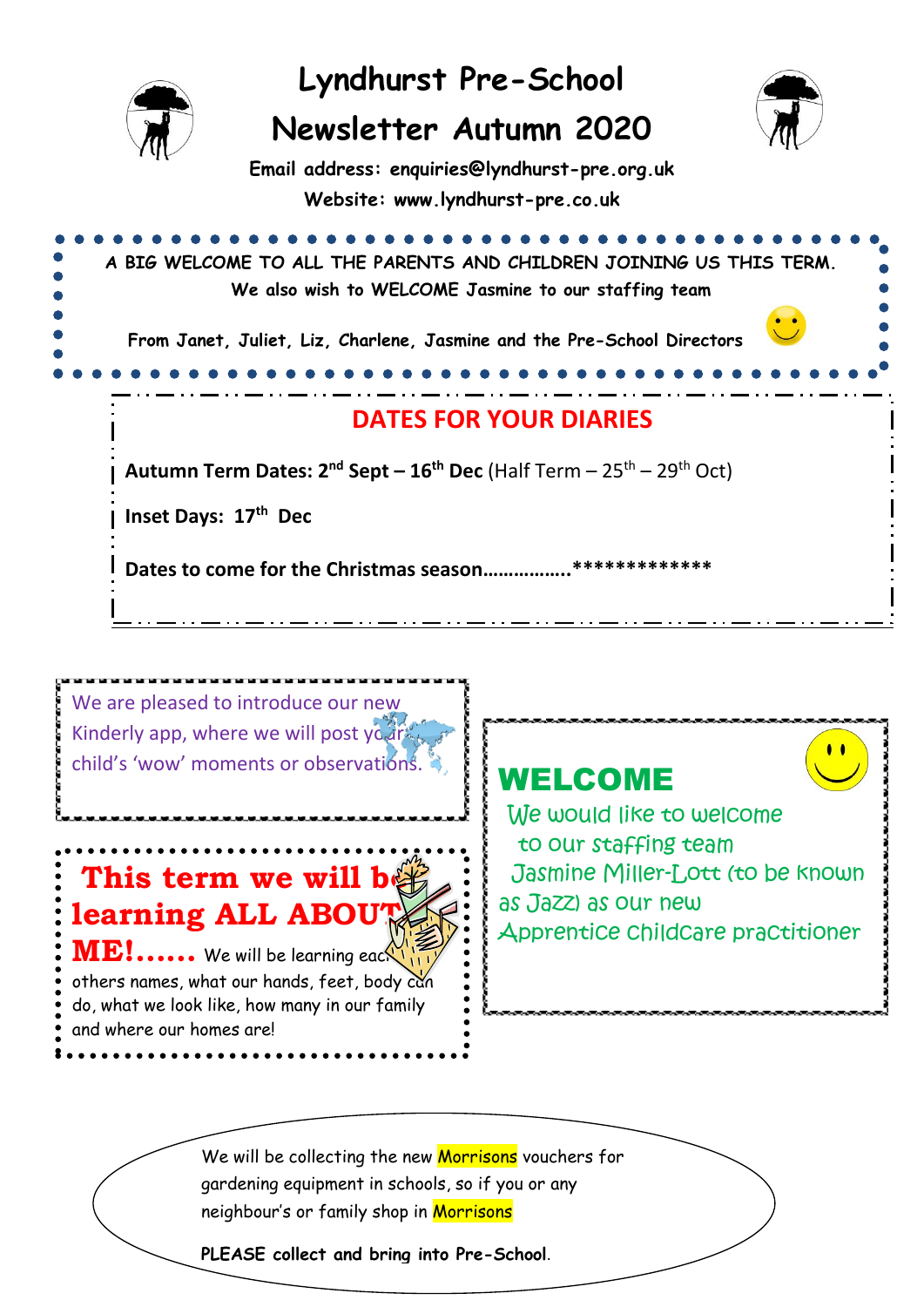**FUNDRAISING**…………\*\*\***Coming soon … \*NEW IDEA- Cotton shopping bags for you or as a present !**

*Art Projects for Schools ………..let your children make your Christmas cards this year………. your child/children can draw/write/paint their design on A4 card, return it to Pre-School, we send it off and as if by magic you can have a pack of 6 or 12 cards/ gift tags/wrapping paper all beautifully produced and reasonably priced!! Easily ordered online.*

THIS IS AN EASY WAY TO HELP OUR FUNDRAISING…………



………….join easyfundraising.org and select to support Lyndhurst Pre-School. All you have to do is shop online as you might normally just click on the Easyfundraising logo, you can even raise money doing your weekly shop! Since we joined we have raised over £500. Please have a look and get involved at http://www.easyfundraising.org.uk/ Thank you!

## **Pre-School Sharing Library**

Each child chooses a book with their keyperson each week **to take home and share with their family**. Our sharing library will resume again this term. Please keep your book for a week and then return it and your child's key person will choose a new book with your child, don't forget to write your comments!

PLEASE READ OUR NOTICE BOARDS!!! We have white boards displayed at our front & back entrance to Preschool and a movable notice board! As well as emails and newsletters this will be used to give you important information and updates. Please can you check it daily. Thank you!

Juliet would like to remind parents there is a Pre-School Facebook (Lyndhurst Pre-School) page both a private for parents only and a public page you can join. There is also a parent's What's App group for you to communicate to each other, please email Juliet with you mobile number to join the What's app group as she is the Administrator of the group.